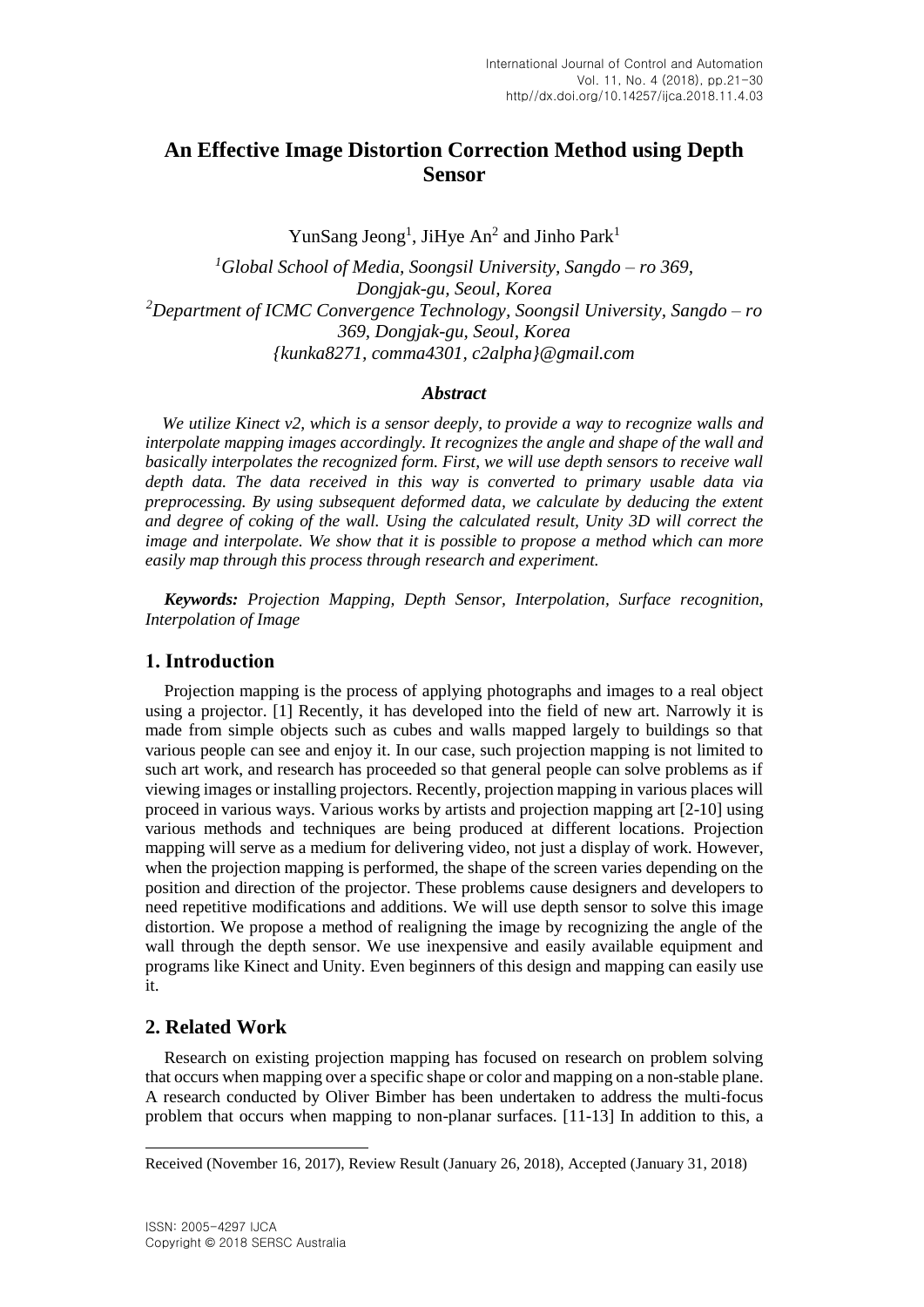research was conducted to perform color correction by mapping on a specific color or texture. [14-15] Then, the work was conducted by integrating the above research into a single system. [16] Convergence research such as trekking [17-18] of objects is under way, not limited to video mapping. There is also research on mapping and correcting objects for the above-mentioned projection mapping. [19] These Researches are carried out to make mapping more convenient, and it helps the mapping to be carried out later and effective mapping in more various environments. When displaying projection mapping, there are many limitations such as light, plane, and fixed positions. Therefore, researches are underway to reduce these constraints and to enable projection mapping in a wider variety of environments. We conducted the study focused on reducing the environmental variables according to the location of the plane and the projector, and conducting the projection mapping effectively.

# **3. Our Method**

We describe a method for plane recognition using a depth sensor and propose a mapping correction using the method. For depth sensors, data can be quantified by digitizing the depth of each pixel unit. The depth sensor uses the Kinect V2 (Kinect), which is the most easily accessible and well developed API and library. Preprocessing depth data is used to correct distortion. After the data to be used in the preprocessed depth data is classified, distortion correction of the image is performed.

### **3.1. Using Kinect**

The reason for using kinect v2 is because it has inexpensive and powerful performance. For Kinect v2, it shows the cheapest but good performance among the depth sensors available on Windows. The depth value is accepted as a numerical value and resolution is supported by the RGB camera at 1920 \* 1080 with FHD. In addition, it has a resolution of 512 \* 424 depth sensor. This helps to recognize and map wider screens. The distance that you can find the depth is up to 8M and it is suitable for use with the projector. In addition, Kinect v1 can be used. Kinect v1 is cheaper than Kinect v2, but resolution is lower and accuracy drops. Additional cables are required to use Kinect v2 for Windows. After connecting Kinect v2 and PC, I received data of Kinect v2 using Unity 3d.

|                                      | <b>Kinect v1</b> | <b>Kinect v2</b> |
|--------------------------------------|------------------|------------------|
| <b>Resolution(RGB)</b>               | 640 x 480        | 1920 x 1080      |
| <b>Frame Rate</b><br>(RGB)           | 30fps            | $30$ fps $*$ 3   |
| <b>Resolution(Depth)</b>             | 320 x 240        | 512 x 424        |
| <b>Frame</b><br><b>Rate(Depth)</b>   | 30fps            | 30fps            |
| <b>Range of Depth</b>                | $0.8 \sim 4.0$ m | $0.5 \sim 8.0$ m |
| Fov(Horizontal,<br><b>Vertival</b> ) | 57,43            | 70, 60           |
| <b>Various</b><br>applications       | X                | ∩                |

|  | <b>Table 1. Sensor Comparison</b> |  |
|--|-----------------------------------|--|
|--|-----------------------------------|--|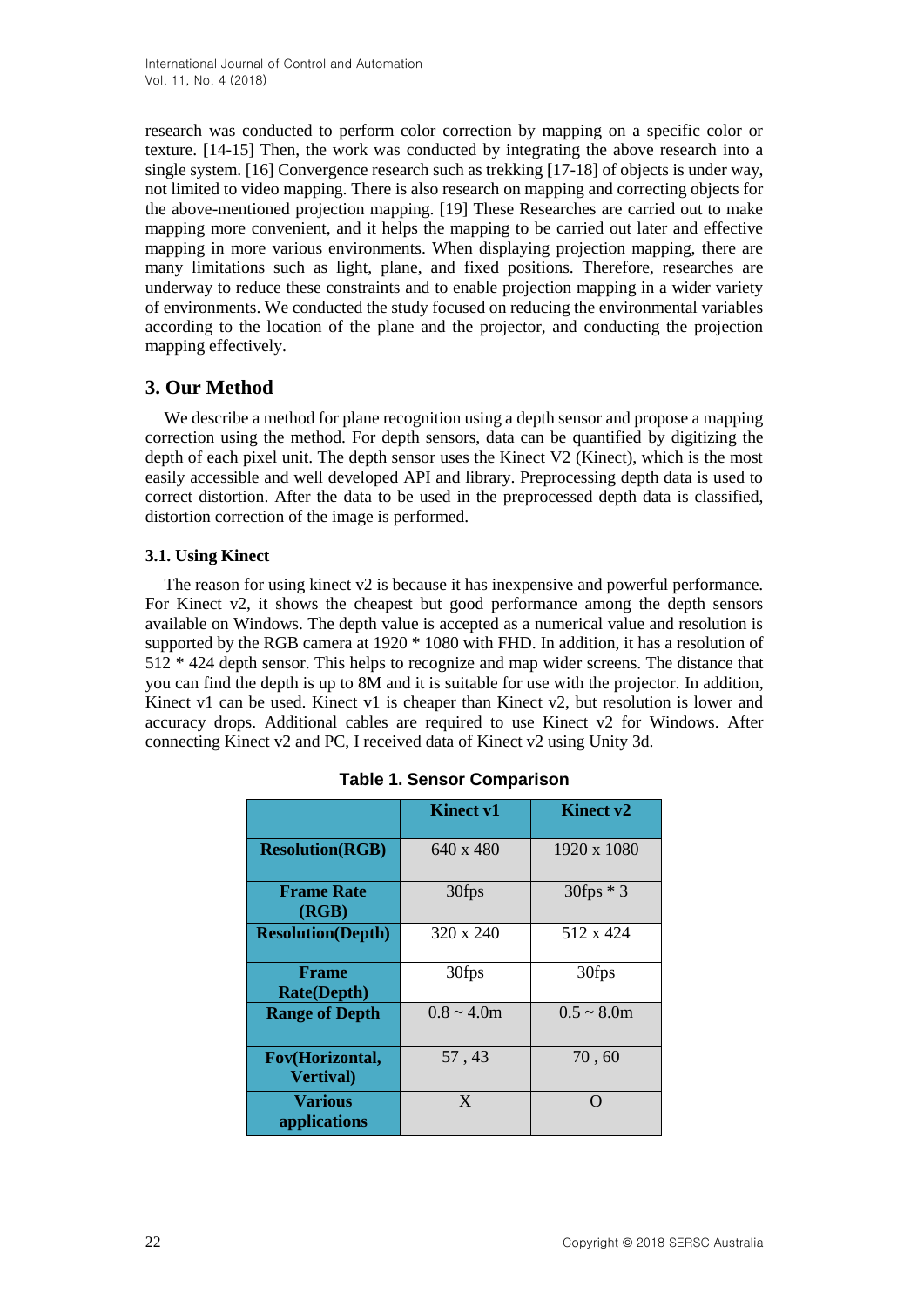Table 1 summarizes the detailed functions of Kinect v1 and Kinect v2. It can be seen that Kinect v2 can distinguish between wider resolution and larger depth than Kinect v1. Also, the Field of View is larger and it is possible to recognize wider surfaces and improve accuracy.

#### **3.2. Connect to Unity 3d**

Unity3D used the Personal version. After receiving the data of the depth of the kinetic directly from Unity, it can process and map. There is a plug-in that helps you to use Kinect v2 with Unity. This plugin continues to give Unity and Kinect v2 and calls RGB and depth data in a one-dimensional array. Also, Kinect v2's RGB camera can be used by using Unity's Open CV. We did not use RGB, so we proceeded. When Unity receives the Depth data using the corresponding plug-in, it will receive the value in the primary array.

In the case of an array to be received, the size of the array is 0 to 1024, which is 0.5 to 8.0 m. A preprocessing process is required to use the received data. We proceeded to map the image using the Unity3D Plane object. Plane objects are mapped and the objects are modified using the corrected values. Unity 3D provides a lot of features that are easy to use and convenient for designers, making it a great tool for designers who are new to mapping

#### **3.2. Data Preprocessing**

During the process of linking the Kinect with the Unity3d engine, the basic data of Kinect was pre-processed. This is because the data is likely to come into a single dimension and include noise. The first thing we did was to remove noise. In order to remove the noise, that was removed by setting the limit value on the data. Second, we have reduced the size of the data in a one-dimensional array to a desired size. This is because the size of the existing data is very large. Set the maximum value to  $2^n(n = 8)$ . Finally, a single dimension was replaced and visualized to the image color values of the two-dimensional array in order to verify that the data was properly entered and the depth of the data was normally entered.



**Figure 1. Visualize of Depth Data**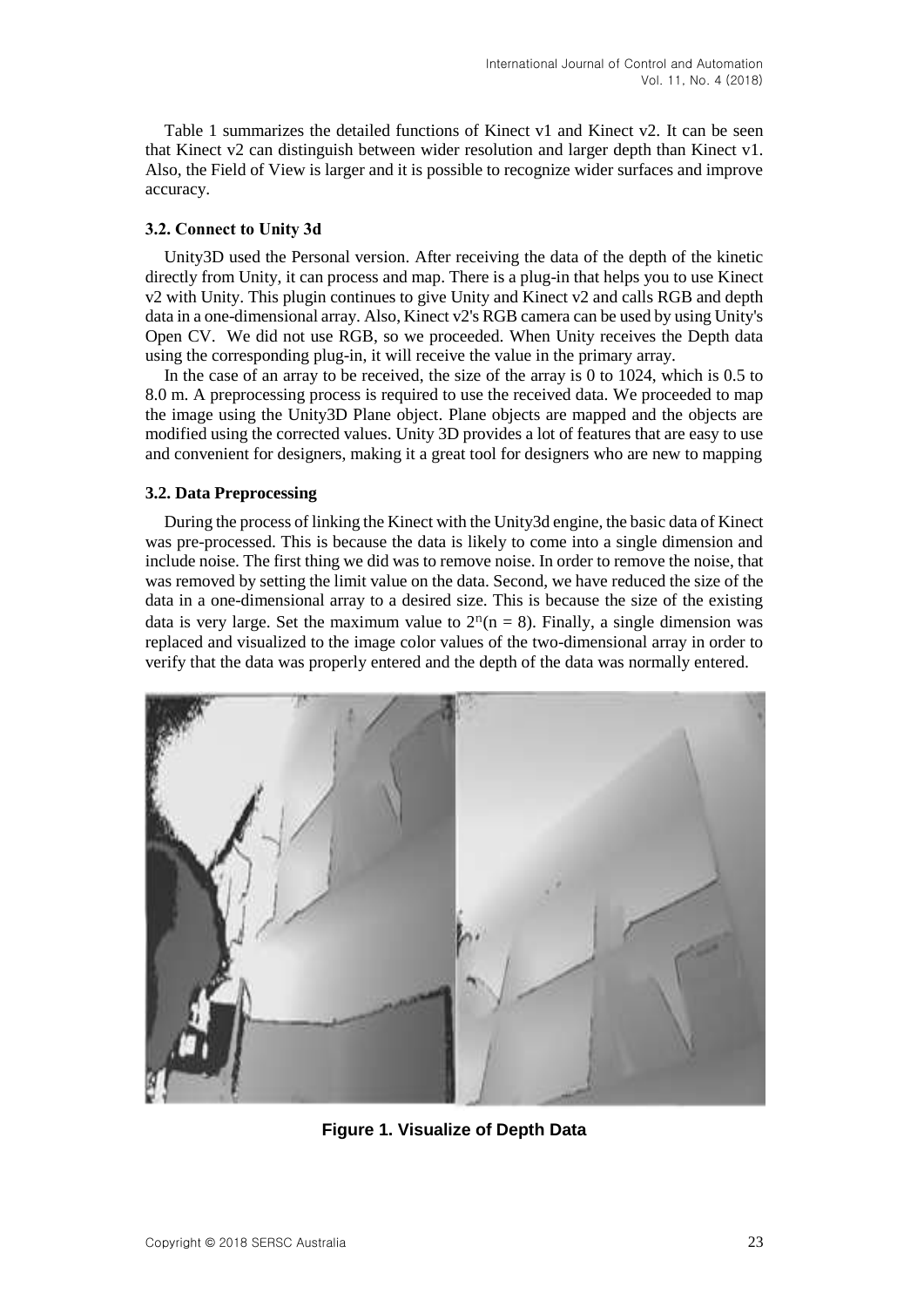Figure 1 shows the result of visualizing depth data. This is an image captured after mapping the texture created by setting the depth data through the preprocessing process to the color value of the pixel unit image using the Unity3d engine and mapping it to the object. The image color values of the preprocessed depth data were set in the red and green fields except blue of the image color. The lower the depth, the more black is represented. The deeper the depth, the closer the yellow color is expressed. In the case of an outline where the depth sharply changes, there are cases where the depth is expressed as 0 which is not normally inputted and appears in black.

#### **3.2. Set Location for Depth Data Usage**

In order to use preprocessed depth data, you have to set the location of use. This is because two depth points are set to calculate the depth data of the corresponding point and to correct the image distortion. We adopted the manual setting method as a way to set the point. The manual setting method is a method of setting the depth data position to be used for the distortion correction directly by the user. The manual configuration method must be performed each time the mapping is performed. The reasons and advantages of adopting the manual setting method are as follows. First, it has the advantage of using the depth data at the correct position. It is difficult to set the precise position to be mapped in case of a preset point or automatic setting. Further, there is a problem that the additional calculation of the depth data and the criteria are not clear. Second, it can be set using only depth data without RGB data. Since RGB data is not used, it is not possible to find a mapped position using RGB data and set the depth value of the corresponding position. The manual setting method can effectively solve the problem and perform the distortion correction. If RGB data is available, a monochrome mapping image can be recognized and a specific location for using depth data based on the data can be set. Since the resolution of the depth data is different from the resolution of the RGB data, it is essential to perform calibration between the two.

#### **3.3. Image Distortion Correction**

Data averaging was performed in preparation for situations where noise was not sufficiently filtered through preprocessing of the set depth data. The depth data of 9 pixels around the set two points were read and averaged. And the image distortion correction is performed using the depth data of the two averaged positions. The depth data comes in the size of the linear length of the wall to be mapped with the depth sensor. In other words, if the plane and depth sensors are not horizontal, the depth data of the two points are different. The image distortion correction operation is performed using the difference between the two depth data. Depending on the distance between these two depths, it may be difficult to determine the depth only by the difference. You have to set the weights according to these distances. In this research, we set the weight according to the X distance of two points.

$$
R = I(\Phi_a, \Phi_b) \tag{1}
$$

*R* in Equation (1) means a result of image distortion correction. In function I, depth data  $\Phi_{a}$ ,  $\Phi_{b}$  is needed.  $\Phi_{a}$  and  $\Phi_{b}$  are the averaged depth data determined by the two points respectively selected by the manual setting method. I function does not need the image data to be mapped because it uses the depth data to judge how to distort the image and to correct it. The resulting value R is the degree of distortion of the image, which is in degrees  $(°)$ .

$$
I(\Phi_a, \Phi_b) = K(\Phi_a - \Phi_b) + \alpha \tag{2}
$$

Equation (2) describes a method of calculating the function I. Basically, it is calculated using the depth difference between two points a and b. *K* is a proportional constant used to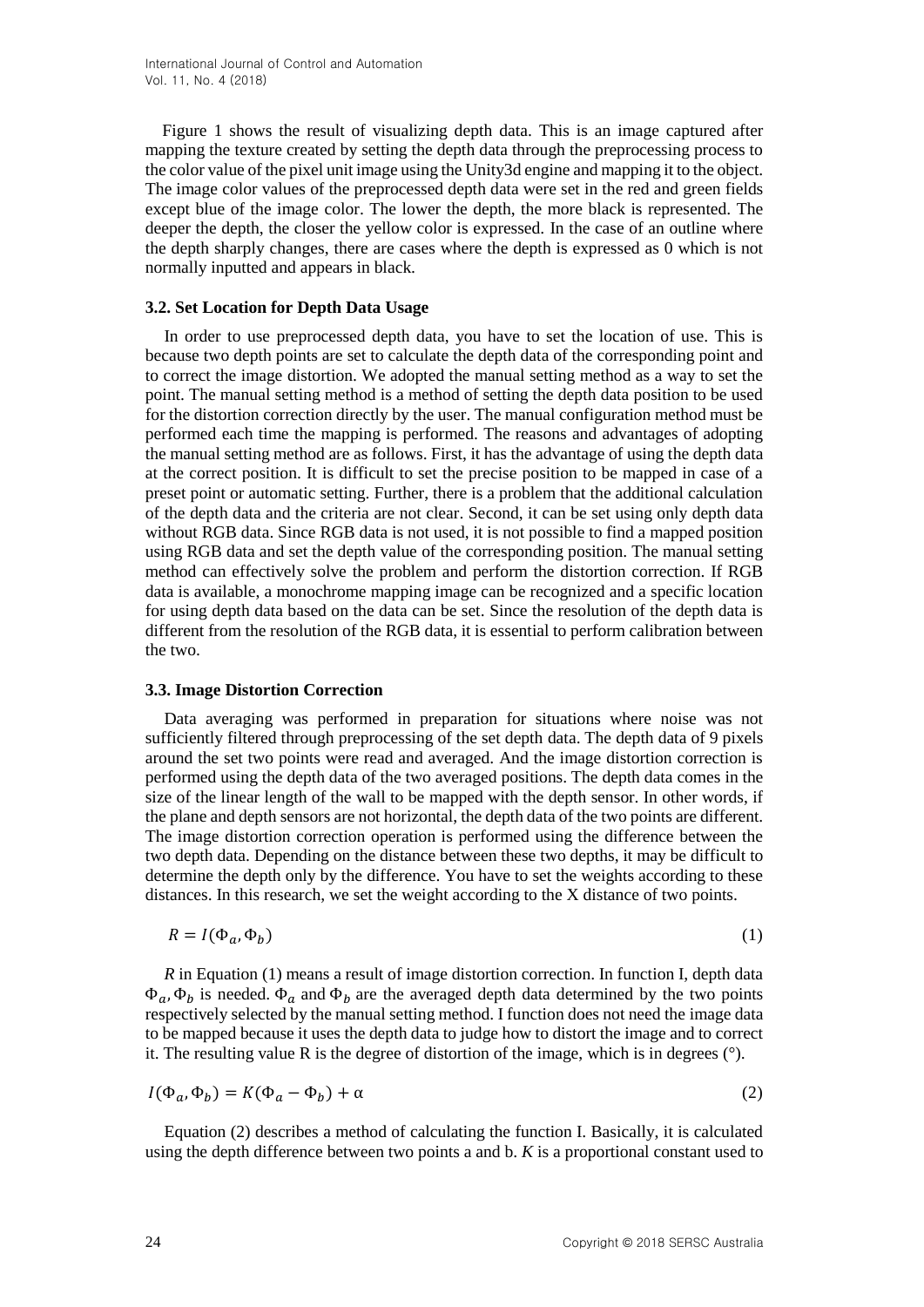determine the angle along the depth data.  $\alpha$  is a parameter to reduce the difference between the correction result and the distortion that occurs when the actual mapping is performed, and is determined by the vertical distance between the depth sensor and the wall.

## **4. Experiment**

We have experimented with a proposal for our method of recognizing walls using depth data and correcting and mapping images. The image was mapped onto a white wall and the experiment was carried out by excluding external factors. This is to recognize the wall and only to proceed with the calibration of the recognized part. The research was conducted on Windows 10, Intel® Core ™ i7-6700 CPU, RAM 16GB, Nvida GeForce 1070 (The experiment was conducted on Windows 10, Intel® Pentium G4600, RAM 8GB, Nvidia GeForece 1050Ti) and was implemented in parallel with the Unity3d engine. The depth sensor is Kinect. It also supports maximum distance 8M and receives depth data from 0 to 1024 data. We tested as many angles as possible. Normal distortion correction was applied at most angles, but when the angle was changed too much, the depth value did not come in normally.



**Figure 2. Working Environment: Projector and Kinect**

Figure 2 is a photograph of the work environment in which the experiment was conducted. The projector and the Kinect were bundled together. We have placed both devices in the same direction as possible, in order to minimize errors. In addition, the area that Kinect detects during the experiment is smaller than the area it maps to the projector, so the image was cut and used.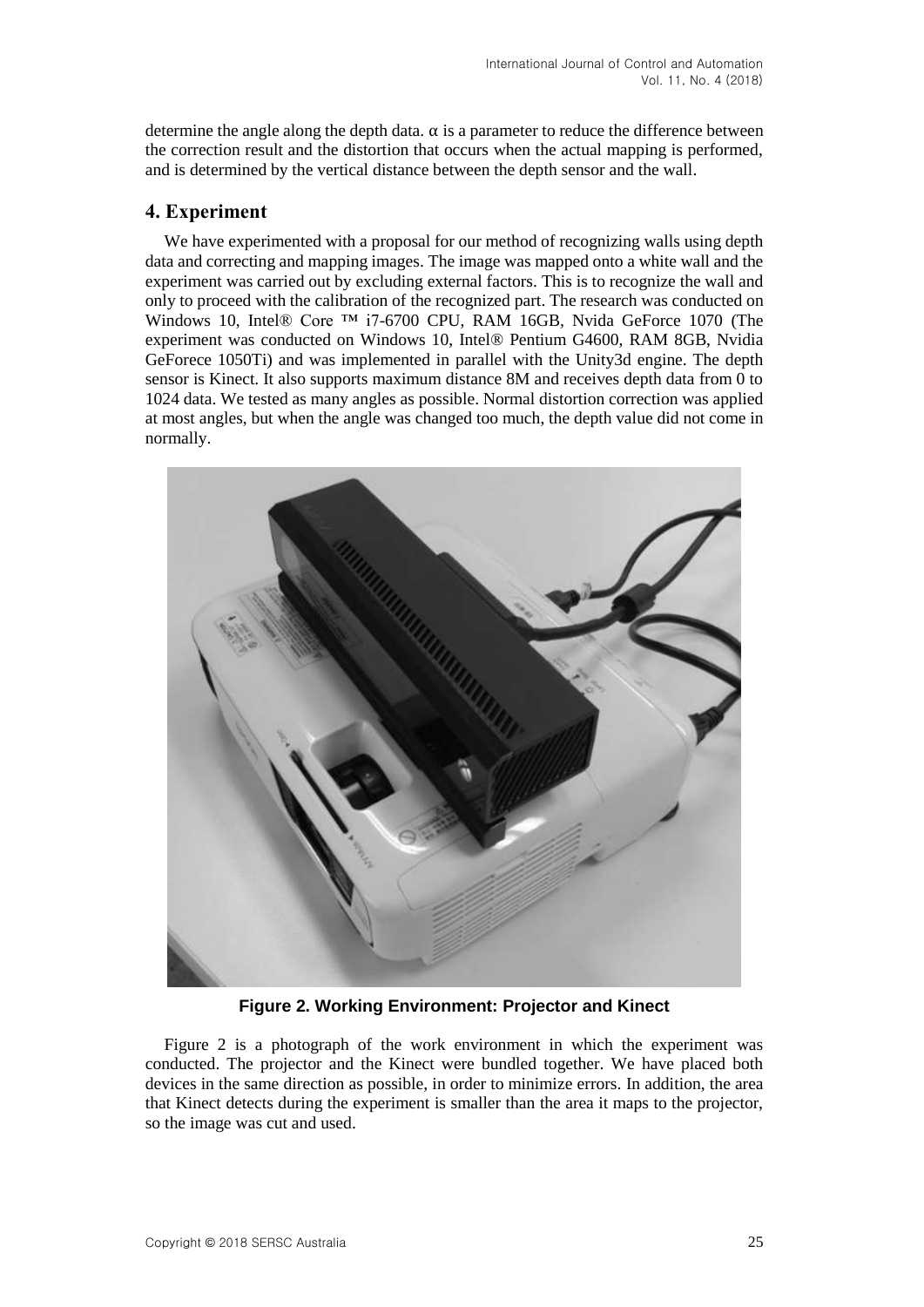

**Figure 3. Visualized Depth Data and Distortion Correction Video**

Figure 3. is a visualization image of the depth data taken at two angles and a distortioncompensated image. The image placed on the left is the depth data visualization image, and the image arranged on the right is the resulting image. In the case of the above image, the difference between the depth images is not so large, and it can be confirmed that the distortion of the result image is not large. However, in the case of the lower image, the shallower depth is black and the deep is closer to yellow. Based on this, it can be confirmed that the distortion of the result image is more severe than the above image. When mapping is performed, the more the distance between the projector and the wall to be mapped, the more the light spreads. That is, the size of the image increases. Therefore, it corrects the deep left side. That is, the deeper the depth, the more distorted the resulting image becomes. On the contrary, in the case of an image having a shallow depth, image distortion is not applied because there is a limitation on the image size of the projector. Because of these limitations, we tried to solve this problem by distorting deep images more strongly without distorting images in a shallow depth direction.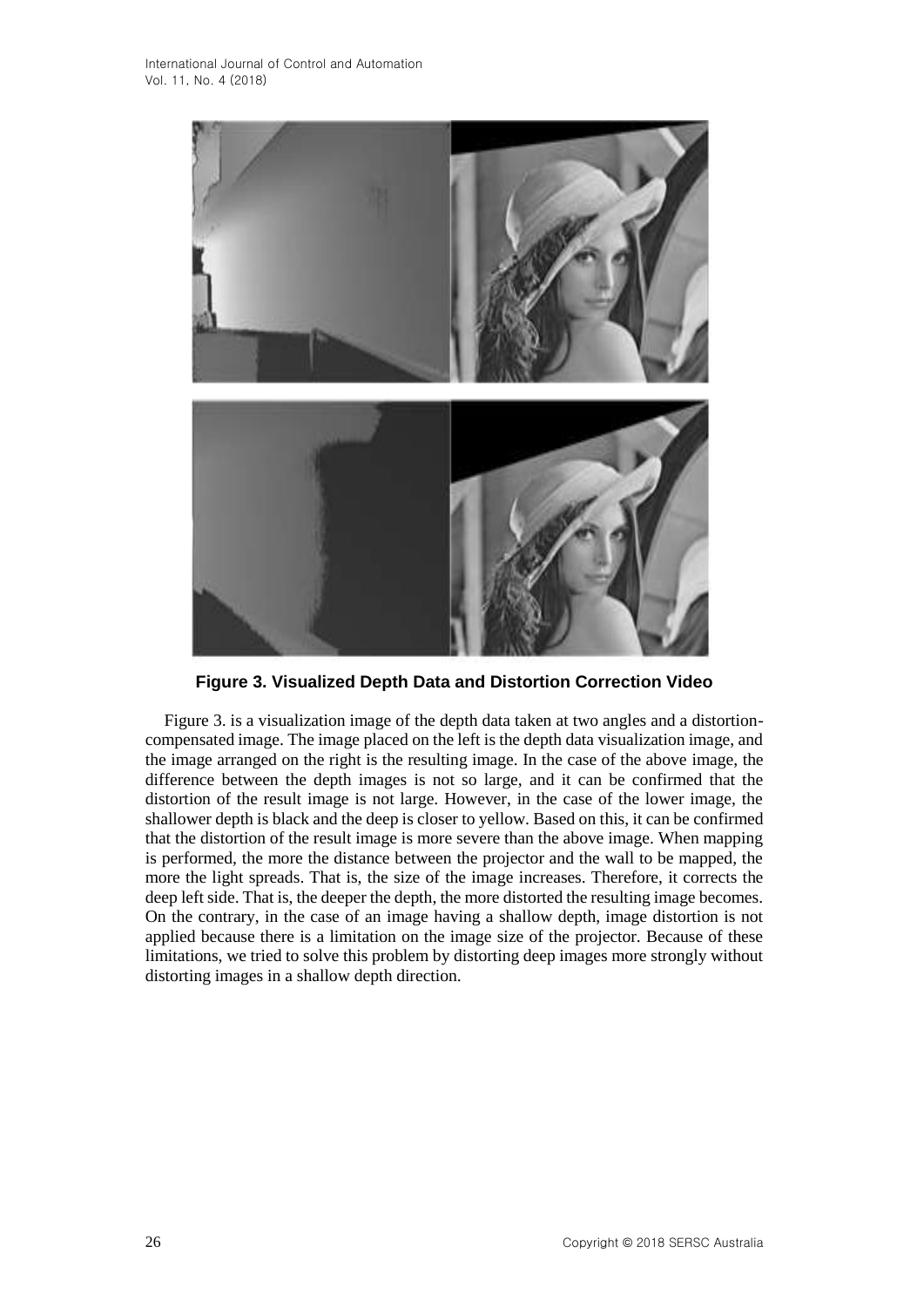

**Figure 4. Mapping of Distorted Images**

Figure 4 is an image of the actual mapping of the resulting images in Figure 3. Image was filmed with 3 angles in order, left side after projection mapping was not performed, right side after projection mapping. We proceeded with video shooting so that a difference of 15 to 90 degrees going down from the beginning appears. The first picture was taken at 30 degrees counterclockwise and the second picture was taken at 20 degrees clockwise in the case of the last picture at 45 degrees clockwise. After shooting the uncorrected video first, after correcting in real time, the right video was continuously shot.

During the mapping experiment, the experiment was conducted using the notebook. In the process, it is possible to perform high-speed image correction processing with a low specification with almost no time difference with the PC. It can be said that this is very useful in projection mapping work where video is the core.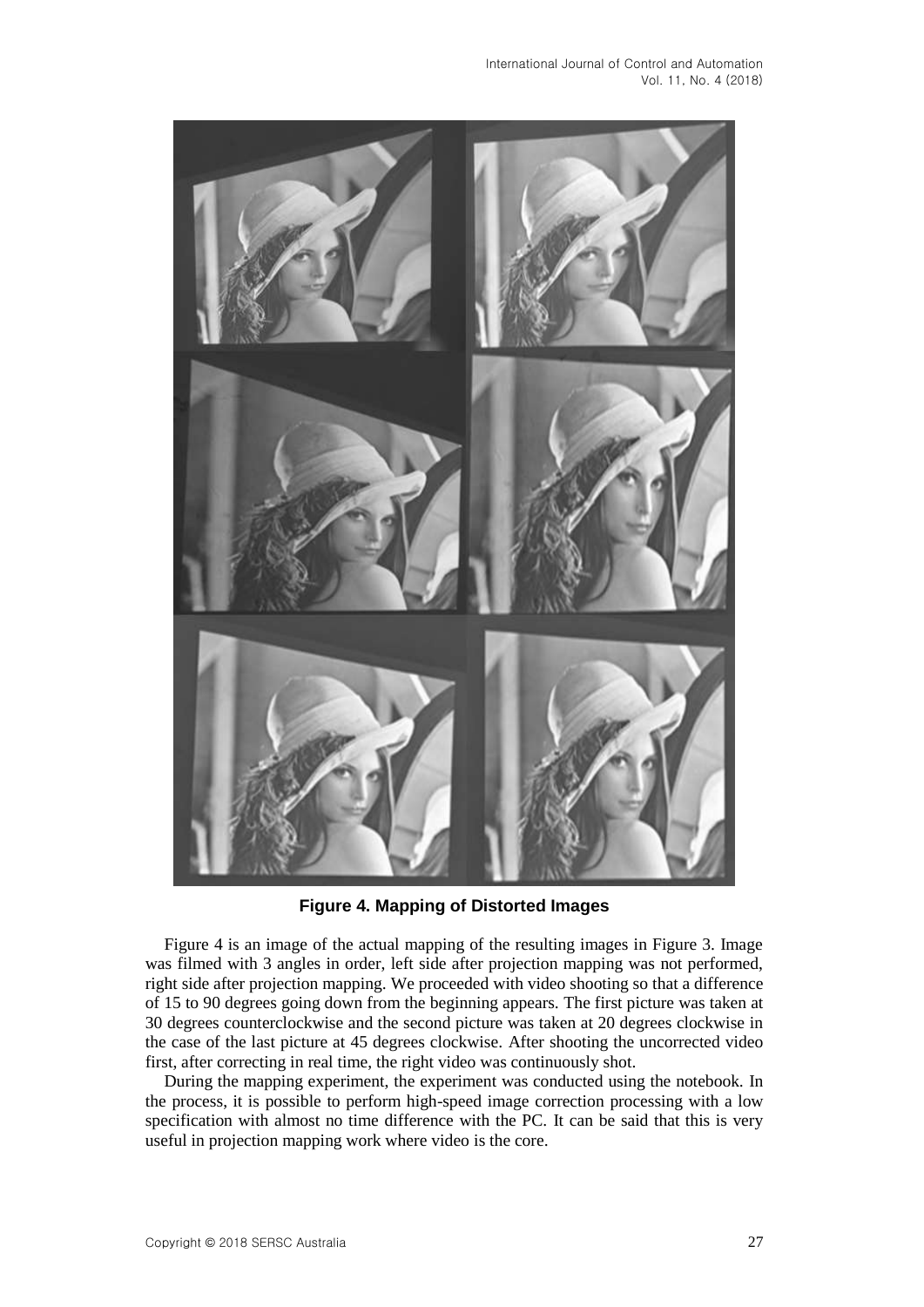|                  | $I7$ -Core (PC) | G4600 (Note Book) |
|------------------|-----------------|-------------------|
| <b>Picture 1</b> | 76ms            | 98 <sub>ms</sub>  |
| <b>Picture 2</b> | 68ms            | 101ms             |
| <b>Picture 3</b> | 77ms            | 94ms              |

#### **Table 2. Operation Speed by Experiment Environment**

The table below is a table derived based on Figure 4. Each picture of Figure 4 is set from Picture 1 to Picture 3 from the top to the bottom. It is a table for each computation speed in PC, which is research and development environment, and notebook, which is experimental environment. With this, it is expected that it can be fully used in video, not one picture that needs to be corrected in real time and mapped forward.

### **5. Conclusion**

We propose that the image distortion correction method using depth sensor can effectively perform work in most situations. Correction can be made from a small angle to an angle reaching approximately 90 degrees, and it was confirmed that mapping is impossible due to the limitation of the projector by a method different from the calibration data. There are also some technical limitations such as the inability to focus the result of the correction. To solve these problems, there are also studies that attempt to perform multiprojection mapping, but it is currently impossible to take various focuses on a single projection. There is a disadvantage in that the user's manipulation is required during the execution of the experiment. It is also necessary to recalculate the constants according to the distance from the wall or the error caused by the noise of the depth sensor. Our research and experiments have been carried out to solve the problem that occurs in a bent state. Calibration and mapping of complexly curved surfaces is impossible. We expect that it will be possible to develop not only flat surfaces but also flattening and distortion correction of complex surfaces. In addition, it can develop various researches that can recognize and solve various situations using Kinect and Unity. Overall, it seems necessary to research multiple focal problems and mapping of more complicated and uneven surfaces. We will be able to provide a comprehensive solution system that is very convenient for designers and developers mapping when combining with mapping research on textures in the future. This can be expected to lead to superior results from the commercial point of view.

### **Acknowledgments**

This research was also supported by Basic Science Research Program through the National Research Foundation of Korea(NRF) funded by the Ministry of Education(2017R1D1A1B03033895). This paper is a revised and extended version of a paper entitled "Surface recognition and Interpolation of Image with Depth Sensor" presented at Future Generation Information Technology, Korea December 21 - 23, 2017 [20].

### **References**

- [1] https://en.wikipedia.org/wiki/Projection\_mapping
- [2] https://www.youtube.com/watch?v=lX6JcybgDFo
- [3] https://www.youtube.com/watch?v=CpRLwLcLHNA
- [4] https://www.youtube.com/watch?v=HB5nJB9R8Qw
- [5] https://www.youtube.com/watch?v=a1v4W95wJnM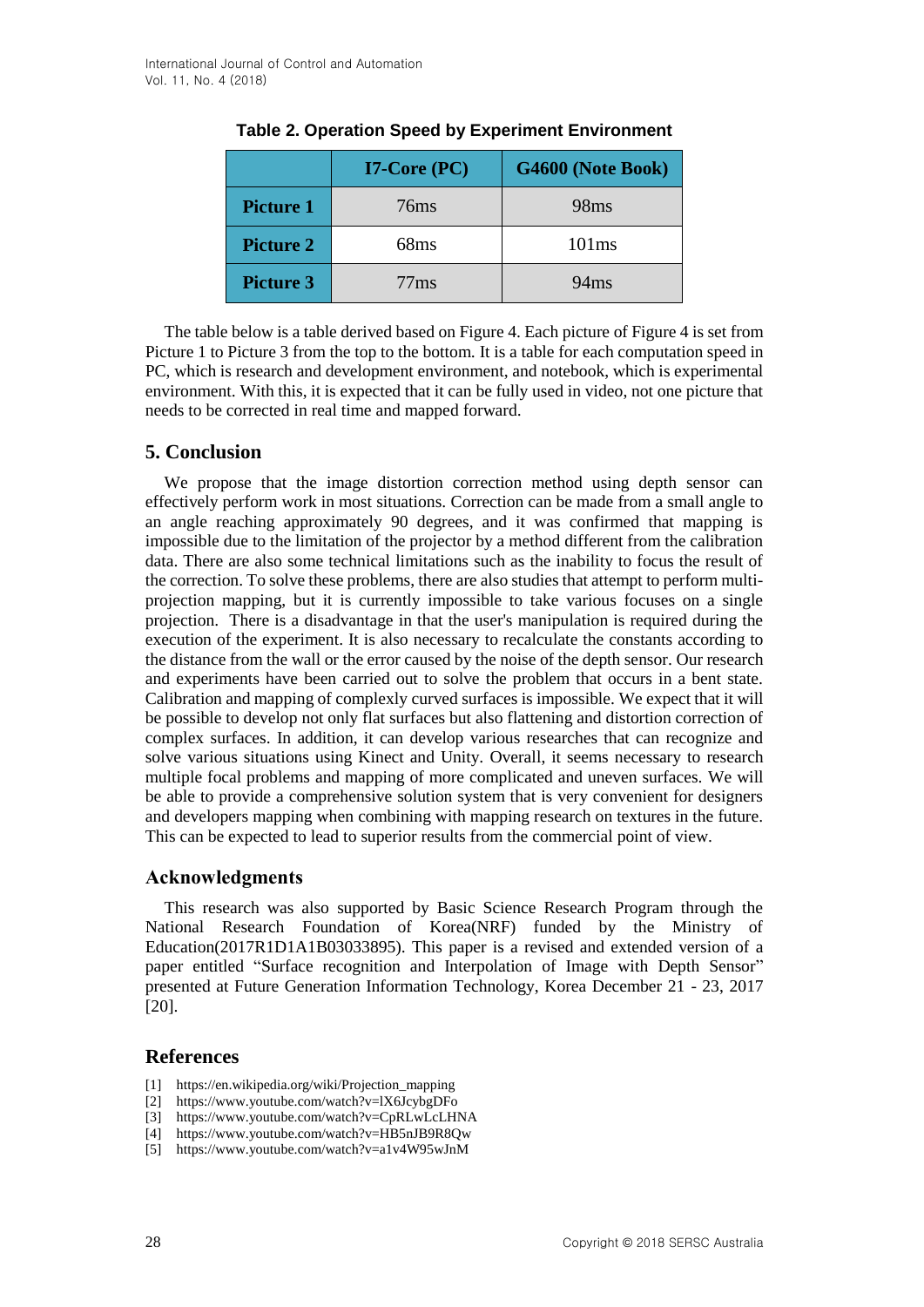- [6] https://www.youtube.com/watch?v=doHXNtTsQWk
- [7] https://www.youtube.com/watch?v=Q1F0kt3AidE
- [8] https://www.youtube.com/watch?v=O\_BfeXbpUQs
- [9] https://www.youtube.com/watch?v=A-La3NgO9Bw
- [10] https://www.youtube.com/watch?v=19X5izWHBmc
- [11] O. Bimber and A. Emmerling, "Multifocal Projection: A Multiprojector Technique for Increasing Focal Depth", IEEE Transactions on Visualization and Computer Graphics, vol. 12, no. 4, **(2006)** pp. 658-667
- [12] M. Brown, A. Majumder and R. Yang, "Camera-Based Calibration Techniques for Seamless Multiprojector Displays", IEEE Transactions on Visualization and Computer Graphics, vol. 11, no. 2, **(2005)**.
- [13] A. Grundh¨ofer, "Practical Non-linear Photometric Projector Compensation", IEEE Conference on Computer Vision and Pattern Recognition (CVPR), Portland, USA, **(2013)**.
- [14] A. Grundh ofer and O. Bimber, "Real-Time Adaptive Radiometric Compensation", IEEE Transactions on Visualization and Computer Graphics, vol. 14, no. 1, **(2008)**, pp. 97-108.
- [15] K. Fujii, M. D. Grossberg and S. K. Nayar, "A Projector-Camera System with Real-Time Photometric Adaptation for Dynamic Environments", IEEE Computer Society Conference on Computer Vision and Pattern Recognition, San Diego, USA, **(2005)**.
- [16] O. Bimber, D. Iwai, G. Wetzstein and A. Grundh¨ofer, "The Visual Computing of Projector-Camera Systems", Computer Graphics Forum, vol. 27, no. 8, **(2008)**, pp. 2219-2245.
- [17] S. Akkaladevi, M. Ankerl and C. Heindl, "Tracking multiple rigid symmetric and non-symmetric objects in real-time using depth data", IEEE International Conference on Robotics and Automation (ICRA), Sweden, Stockholm, **(2016)**.
- [18] D. J. Tan, F. Tombari, S. Ilic and N. Navab, "A Versatile Learning-Based 3D Temporal Tracker: Scalable, Robust, Online", The IEEE International Conference on Computer Vision (ICCV), USA, Santiago, **(2015)**.
- [19] D. G. Aliaga, Y. H. Yeung, A. Law, B. Sajadi and A. Majumder, "Fast High-Resolution Appearance Editing Using Superimposed Projections", ACM Transactions on Graphics (TOG), vol 31, no. 13 **(2012)**
- [20] Y. Jeong, J. An and J. Park, "Surface recognition and Interpolation of Image with Depth Sensor", Future Generation Information Technology, December 21 – 23 Korea, Daejeon, **(2017)**

#### **Authors**



**YunSang Jeong**, master's degree at Soongsil University and majoring in computer graphics, deep learning, and game programming.



**JiHye An,** bachelor's degree at Department of Multimedia, Namseoul University (2013), master's degree at Soongsil University (2015), Ph.D in Media Studies, Soongsil University

Research: Computer Graphics, Emotional Data Visualization, and Projection Mapping



**Jinho Park,** Associate Professor at Soongsil University, Korea, South Korea